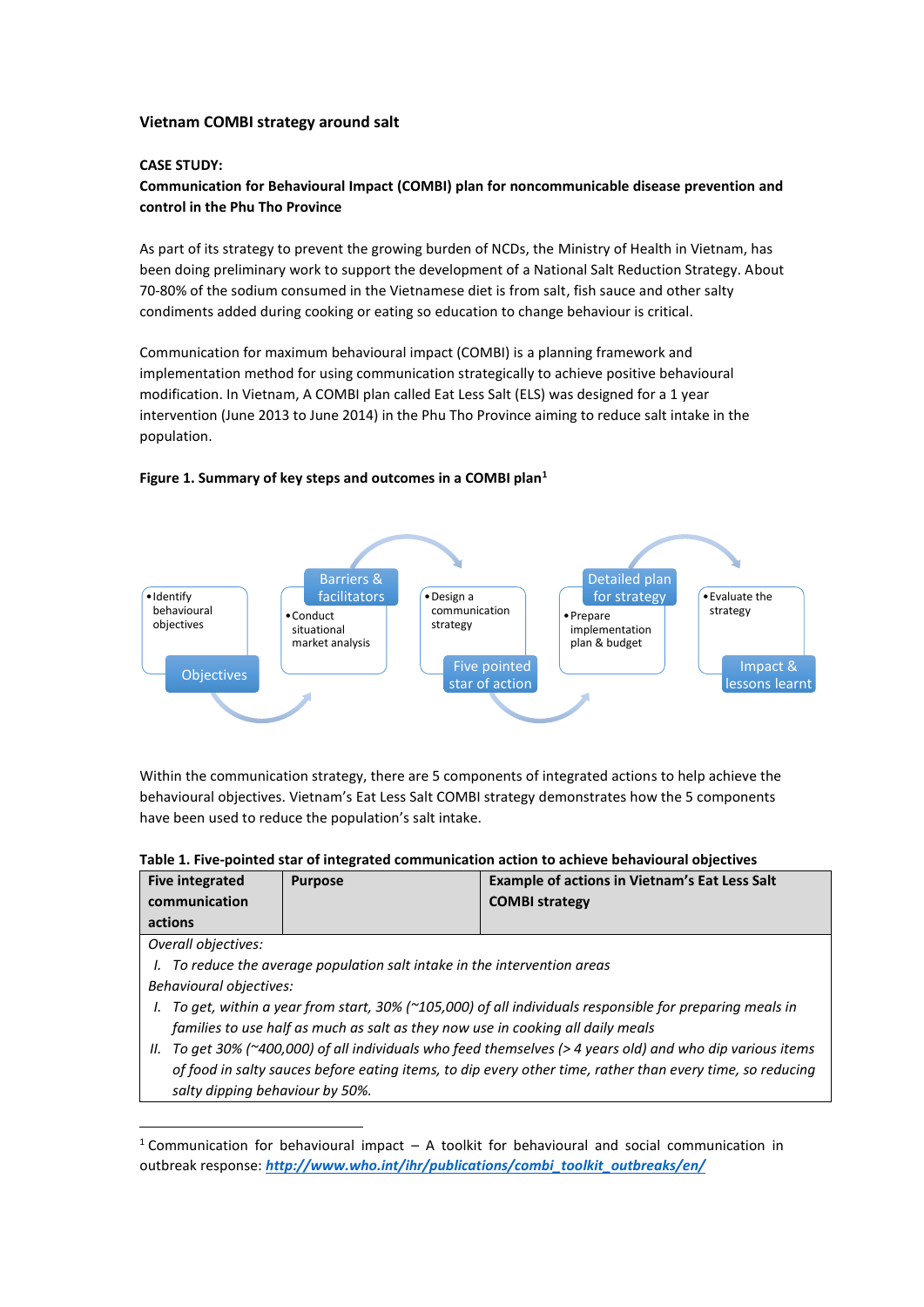| <b>Five integrated</b><br>communication                                                       | <b>Purpose</b>                                                                                                                                                                                                                                                                                                                                                                                                                               | <b>Example of actions in Vietnam's Eat Less Salt</b><br><b>COMBI strategy</b>                                                                                                                                                                                                                                                                                                                                                                                                                                                                                                                                                                                                                                                                                                                                                             |
|-----------------------------------------------------------------------------------------------|----------------------------------------------------------------------------------------------------------------------------------------------------------------------------------------------------------------------------------------------------------------------------------------------------------------------------------------------------------------------------------------------------------------------------------------------|-------------------------------------------------------------------------------------------------------------------------------------------------------------------------------------------------------------------------------------------------------------------------------------------------------------------------------------------------------------------------------------------------------------------------------------------------------------------------------------------------------------------------------------------------------------------------------------------------------------------------------------------------------------------------------------------------------------------------------------------------------------------------------------------------------------------------------------------|
| actions<br>Administrative<br>mobilization and<br>public advocacy<br>Community<br>mobilization | Put a particular healthy<br>behaviour on the public and<br>administrative agenda via<br>mass media, meetings with<br>influential people<br>(government and<br>community leaders), service<br>providers, official<br>memoranda and<br>partnership meetings.<br>Involvement of community<br>leaders (political, social and<br>influential organizations) in<br>discussions to reduce risk<br>and actions to achieve<br>behavioural objectives. | To gain support of all those working in the public<br>sector including the Office of the Chairman of the<br>Phu Tho Province People's Committee and all<br>government departments, the following activities<br>will be undertaken:<br>I. An official memorandum (communication) will<br>be sent to all supervisors.<br>II. Press activities during the year consisting of<br>conferences, radio filler announcements and<br>discussions and television chat show.<br>To mobilise public support, a communication group<br>will be established in each village which includes the<br>village leader, village health care work and a<br>member of the Women's Union and Elderly Union.<br>Activities led by the Commune's People's Committee<br>will include broadcasting messages through<br>loudspeakers, putting up posters at community |
|                                                                                               |                                                                                                                                                                                                                                                                                                                                                                                                                                              | events, delivering leaflets and organizing community<br>contests to prevent hypertension and cardiovascular<br>diseases.                                                                                                                                                                                                                                                                                                                                                                                                                                                                                                                                                                                                                                                                                                                  |
| <b>Advertising (M-RIP</b><br>approach-<br>Massive,<br>Repetitive, Intense,<br>Persistent)     | Sustained appropriate<br>advertising via various forms<br>of media to remind<br>communities of the problem<br>and benefits of promoted<br>behaviours. This also lends<br>further legitimacy to overall<br>efforts.                                                                                                                                                                                                                           | The mass media advertising campaigns include:<br>I. 6 three-week spurts per behaviour (cook with<br>half the salt, dip sauce every other time while<br>eating)<br>II. Radio advertising played 6-8 times per day for 5<br>days/week<br>III. Television spots played 2-3 times per evening, 5<br>days/week<br>IV. Print advertisements during the first week of<br>each flight in newspapers<br>V. 200,000 posters with the behavioural messages<br>put up in government facilities (post office,<br>schools, health centres, supermarkets, bus and<br>railway stations,)<br>VI. Billboards donated from the Business<br>Partnership will carry messages linked with<br>radio-TV advertising for 3 weeks each time.                                                                                                                        |
| 'Personal selling':<br>the face to face<br>engagement                                         | Interpersonal<br>communication at the<br>community level (service<br>points or homes) with<br>appropriate informal<br>information. This also<br>involves careful listening to<br>people's questions or<br>concerns about the<br>intervention so it can be<br>addressed promptly.                                                                                                                                                             | I. 7000 volunteer personal sellers (Better Health<br>Ambassadors - BHA) will each be assigned to 50<br>households to disseminate the behavioural<br>messages. The BHA will see each household<br>once every two months. 7000 BHAs will cover<br>approx. 350,000 households in Phu Tho Province<br>each year. Each personal seller will be provided<br>with information worksheets and branded<br>coasters with 'a better step for better health' to<br>give to each household.<br>II. Second form of personal selling involves a school                                                                                                                                                                                                                                                                                                   |